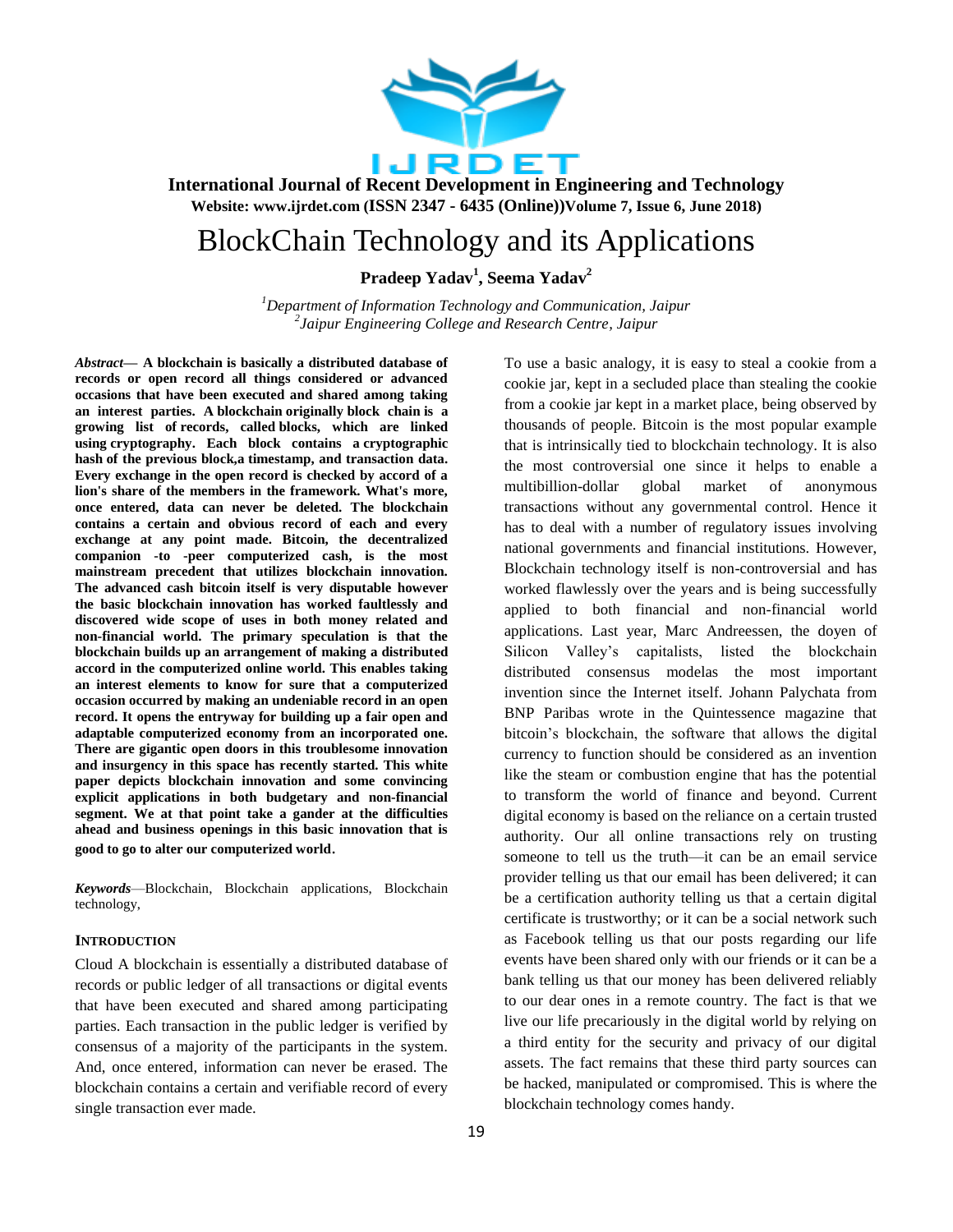

It has the potential to revolutionize the digital world by enabling a distributed consensus where each and every online transaction, past and present, involving digital assets can be verified at any time in the future. It does this without compromising the privacy of the digital assets and parties involved. The distributed consensus and anonymity are two important characteristics of blockchain technology. The advantages of Blockchain technology outweigh the regulatory issues and technical challenges. One key emerging use case of blockchain technology involves "smart contracts". Smart contracts are basically computer programs that can automatically execute the terms of a contract. When a pre-configured condition in a smart contract among participating entities is met then the parties involved in a contractual agreement can be automatically made payments as per the contract in a transparent manner. Smart Propertyis another related concept which is regarding controlling the ownership of a property or asset via blockchain using Smart Contracts. The property can be physical such as car, house, smartphone etc. or it can be non-physical such as shares of a company. It should be noted here that even Bitcoin is not really a currency-- Bitcoin is all about controlling the ownership of money. Blockchain technology is finding applications in wide range of areas—both financial and non-financial. Financial institutions and banks no longer see blockchain technology as threat to traditional business models. The world's biggest banks are in fact looking for opportunities in this area by doing research on innovative blockchain applications. In a recent interview Rain Lohmus of Estonia's LHV bank told that they found Blockchain to be the most tested and secure for some banking and finance related applications. Non-Financial applications opportunities are also endless. We can envision putting proof of existence of all legal documents, health records, and loyalty payments in the music industry, notary, private securities and marriage licenses in the blockchain. By storing the fingerprint of the digital asset instead of storing the digital asset itself, the anonymity or privacy objective can be achieved. In this report, we focus on the disruption that every industry in today's digital economy is facing today due to the emergence of blockchain technology.

Blockchain technology has potential to become the new engine of growth in digital economy where we are increasingly using Internet to conduct digital commerce and share our personal data and life events. There are tremendous opportunities in this space and the revolution in this space has just begun. In this report we focus on few key applications of Blockchain technology in the area of Notary, Insurance, private securities and few other interesting non-financial applications.

#### **Blockchain Technology**

A Blockchain allows untrusting parties with common interests to co-create a permanent, unchangeable and transparent record of exchange and processing without relying on a central authority. Bitcoin utilizes cryptographic confirmation rather than the trust in the outsider for two consenting partakers which was the case for all traditional to execute an online exchange over the Internet. Every exchange is ensured through an advanced mark. Every exchange is sent to the "public key" of the recipient carefully marked utilizing the "private key" of the sender. So as to burn through cash, proprietor of the cryptocurrency needs to demonstrate the responsibility for "private key". The element accepting the advanced money confirms the computerized mark – subsequently responsibility for "private key"- - on the exchange utilizing the "public key" of the sender.

Every exchange is communicated to each hub in the Bitcoin arrange and is then recorded in a public record after check. Each and every exchange should be checked for legitimacy before it is recorded in the public record. Checking hub needs to guarantee two things before chronicle any exchange:

1. Spender claims the cryptocurrency—advanced mark confirmation on the exchange.

2. Spender has adequate cryptocurrency in his/her record: checking each exchange against sender record ("public key") in the record to ensure that he/she has adequate equalization in his/her record.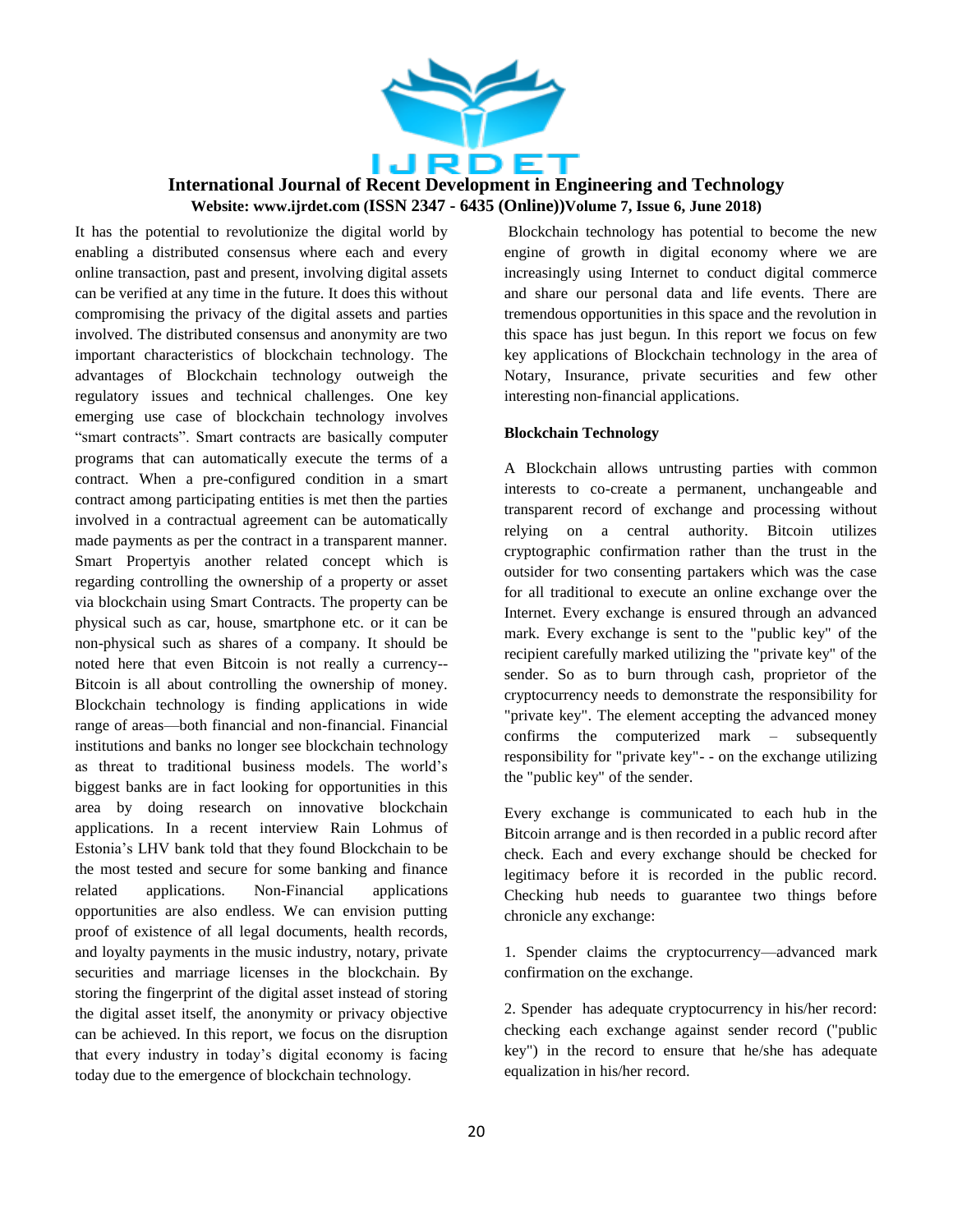



In the above diagram what is displayed as a block is actually comprises of multiple parameters. The structure of block is shown below:



#### **Structure of Block**

Block Header

- The block number, also known as block height in some blockchain networks.
- The previous block header's hash value.
- A hash representation of the block data (different methods can be used to accomplish this, such as a generating a Merkle tree (defined in Appendix B), and storing the root hash, or by utilizing a hash of all the combined block data).
- A timestamp

Blockchain technology works by sequence of blocks, each block is connected with other blocks as depicted in the diagram below.



#### Continuous sequence of blocks

Each transaction is broadcast to every node in the Bitcoin network and is then recorded in a public ledger after verification. Every single transaction needs to be verified for validity before it is recorded in the public ledger. Verifying node needs to ensure two things before recording any transaction: 1. Spender owns the cryptocurrency digital signature verification on the transaction. 2. Spender has sufficient cryptocurrency in his/her account: checking every transaction against spender's account ("public key") in the ledger to make sure that he/she has sufficient balance in his/her account.

There is question of keeping up the request of these exchanges that are communicated to each other hub in the Bitcoin shared system. The exchanges don't come all together in which they are produced and henceforth there is requirement for a framework to ensure that twofold spending of the cryptocurrency does not happen. Taking into account that the exchanges are passed hub by hub through the Bitcoin organize, there is no certification that orders in which they are gotten at a hub are a similar request in which these exchanges were produced.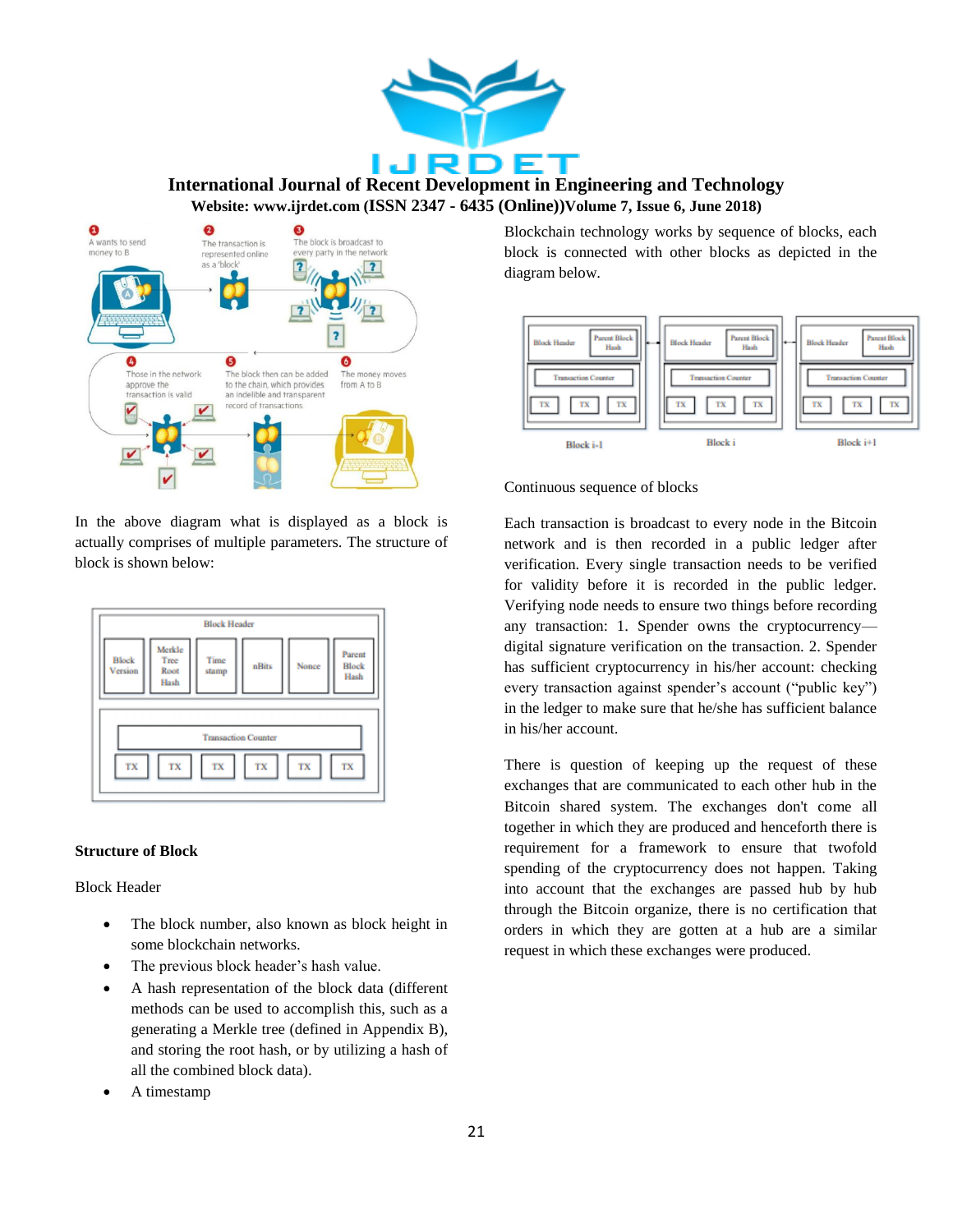



This implies there is need to build up an instrument with the goal that the whole Bitcoin system can concur in regards to the request of exchanges, which is an overwhelming errand in a circulated framework.

The Bitcoin tackled this issue by an instrument that is currently known as Blockchain innovation. The Bitcoin framework orders exchanges by setting them in gatherings called blocks and afterward connecting these blocks through what is called Blockchain. The exchanges in a single blocks are considered to have occurred in the meantime. These blocks are connected to one another (like a chain) in an appropriate straight, sequential request with each square containing the hash of the previous blocks.

#### **Applications of BlockChain**

#### **Private Securities**

It is over the top expensive to take an organization open. A syndicate of banks must work to endorse the arrangement and draw in speculators. The stock trades list organization shares for auxiliary market to work safely with exchanges settling and clearing in an opportune way. It is presently hypothetically workable for organizations to straightforwardly issue the offers through the blockchain. These offers would then be able to be acquired and sold in an optional market that sits over the blockchain

Mediciis being created as a securities trade that utilizes the Counterparty usage of Bitcoin 2.0. The objective here is to make a front line securities exchange. Counterparty is a convention that actualizes customary money related instruments as oneself executing keen contracts.

These shrewd contracts encourage, check or uphold the arrangement of agreement and wipe out the requirement for a physical record. This dispenses with the requirement for a middle person, for example, merchant, trade or bank.

Blockstream is an open source venture with spotlight on sidechains- - interoperable blockchains- - to maintain a strategic distance from fracture, security and different issues identified with option digital forms of money. Utilizations can run from enlisting securities, for example, stocks, bonds and subordinates, to verifying bank adjusts and contracts. Coinsetter is a New York based bitcoin trade. It is taking a shot at a Project Highline, a technique for utilizing the blockchain to settle and clear monetary exchanges in T+ 10 minutes instead of the standard T+3 or T+2 days.

Augur is a decentralized expectation advertise that will enable clients to purchase and sell partakes fully expecting an occasion with the likelihood that a particular results will happen. This can likewise be utilized to make monetary and financial estimates dependent on the "astuteness of groups".

Bitshares are computerized tokens that dwell in the blockchain and reference explicit assets, for example, monetary standards or items. The Token holders may have the remarkable component of winning enthusiasm on items, for example, gold, and oil, just as dollars, euros and cash instruments.

#### **Insurance**

Assets which can be exceptionally distinguished by at least one identifiers which are hard to devastate or recreate can be enrolled in blockchain. This can be utilized to check responsibility for resource and furthermore follow the exchange history. Any property (physical or advanced, for example, land, cars, physical assets, workstations, different resources) can conceivably be enrolled in blockchain and the possession, exchange history can be approved by anybody, particularly safety net providers.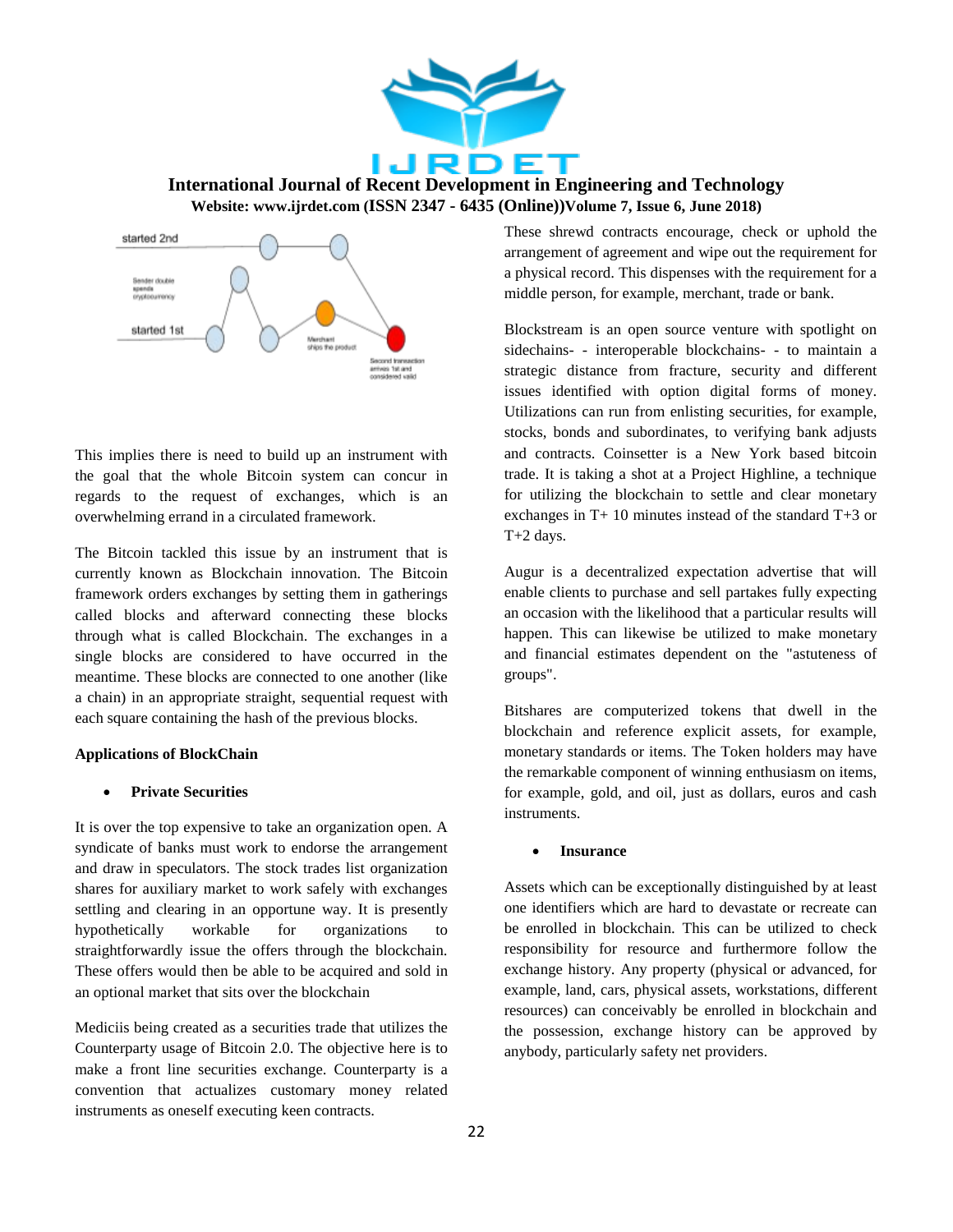

## **Non-Financial Applications:**

Decentralized IoT

The IOT is progressively getting to be prevalent innovation in both the purchaser and the endeavor space. A dominant part of IOT stages depend on an incorporated display in which as agent or center point controls the association between gadgets, However, this methodology has turned out to be illogical for some situations in which gadgets need to trade information between themselves independently. This particular necessity has lead to endeavors towards decentralized IoT stages. The blockchain innovation encourages the usage of decentralized IoT stages, for example, verified and believed information trade just as record keeping. In such a design, the blockchain fills in as the general record, keeping a believed record of the considerable number of messages traded between savvy gadgets in a decentralized IoT topology.

• Decentralized DNS

Namecoinis is a blockchain innovation (with little varieties) that is utilized to execute decentralized adaptation of Domain Name Server (DNS) that is flexible to control. Current DNS servers are constrained by governments and vast partnerships, and could manhandle their capacity to blue pencil, capture, or keep an eye on your Internet use. Utilization of Blockchain innovation implies since DNS or phonebook of the Internet is kept up in a decentralized way and each client can have a similar telephone directory information on their PC.

• Public Key Infrastructure (PKI)

PKI innovation is generally utilized for concentrated appropriation and the board of digital certificates. Each gadget needs root authentication of the Certification Authority (CA) to confirm digital mark. While PKI have been generally conveyed and unimaginably fruitful, reliance on a CA makes adaptability an issue. The attributes of the BlockChain can help address a portion of the restrictions of the PKI by utilizing Keyless Security Infrastructure (KSI).

KSI utilizes cryptographic hash work, enabling confirmation to depend just on the security of hash capacities and the accessibility of a blockchain.

Decentralized Storage

Storj gives a blockchain based shared peer-to-peer distributed storage stage that enables clients to exchange and share information without depending on an outsider information supplier. This enables individuals to share unused web data transfer capacity and extra circle space in their individualized computing gadgets to those hoping to store substantial documents as an end-result of bitcoin based micropayments.

Decentralized proof of existence of documents

Validating the existence of signed documents is of extreme importance in any legal solution. Traditional document validation models mostly rely on central authorities for the purpose of storing and validating. By blockchain provision a user can store the signature and timestamp associated. By leveraging the blockchain, a user can simply store the signature and timestamp associated with a legal document in the blockchain and validate it anytime using native blockchain mechanisms. Proof of Existence is a straightforward administration that enables one to secretly and safely store online proof of existence of any archive. This administration essentially stores the cryptographic condensation of the document, connected to the time in which a client presents his/her record. It is to be noted here that cryptographic overview or unique mark - not the real record is put away in blockchain, so client need not be stressed over the protection angle.

Blockchain in the Music Industry

The procedure by which music royalties are resolved has dependably been tangled one, however the ascent of the Internet has made it considerably increasingly complex offering ascend to the interest of straightforwardness in the eminence installments by craftsmen and songwriters.This is the place the blockchain can assume a job by keeping up a far reaching, exact circulated database of music rights proprietorship data in a public record.